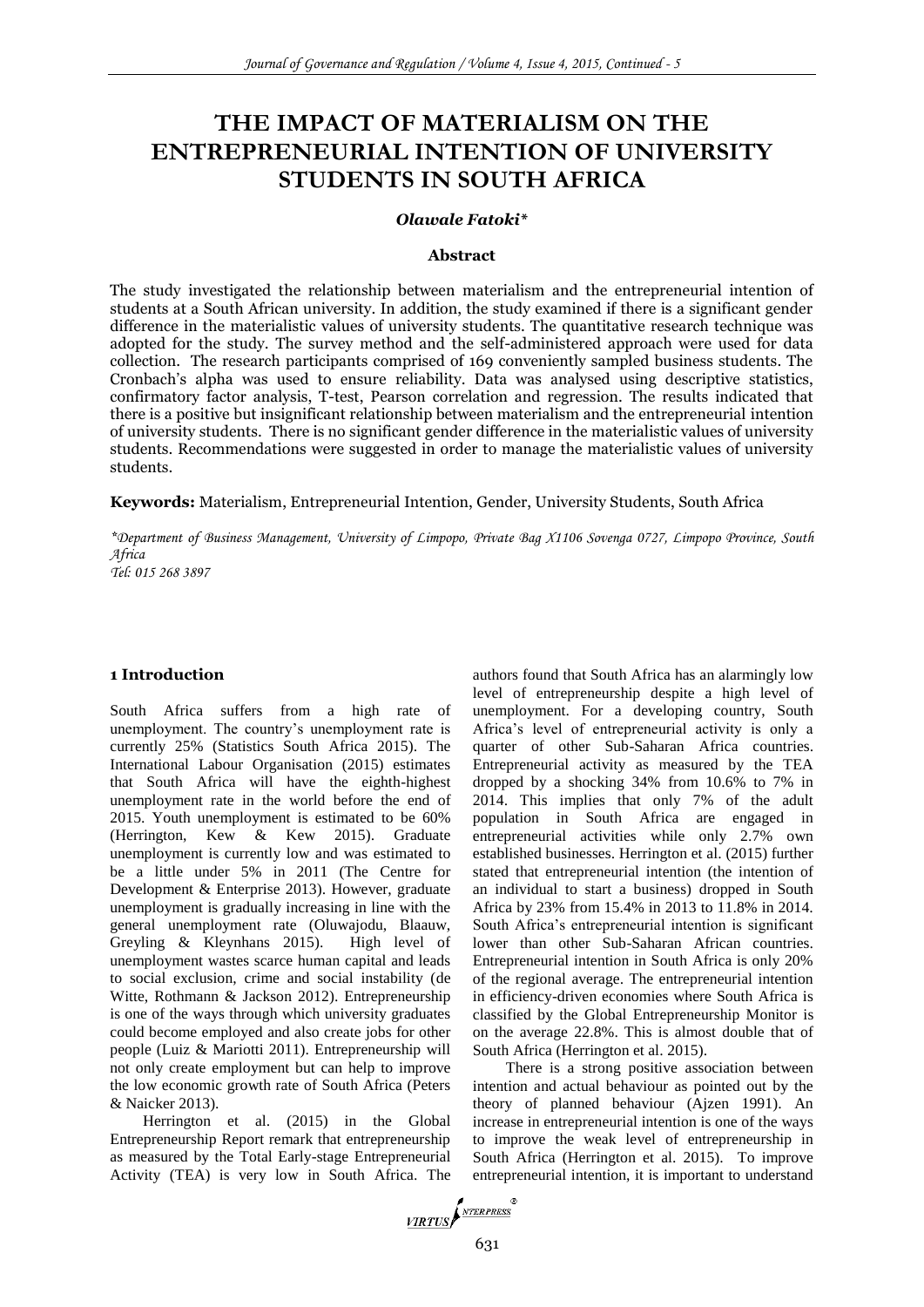its drivers (Beeka & Rimmington 2011). According to Ashley-Cotleur, King and Solomon (2009), there are some individual variables that can influence entrepreneurial intention. These can largely be classified as (1) demographic and (2) attitudes, values or psychological. Demographic variables include family/parental background, age and gender (Fatoki 2014). Attitudes toward autonomy, risk, achievement can help to explain entrepreneurial intention (Farouk, Ikram & Sami 2014). The attitude or importance attached to the accumulation of wealth can also influence intention (van Gelderen, Brand, van Praag, Bodewes, Poutsma & van Gils 2008). The meaning attributed by individuals to money and possessions directly affects their behaviour (Burns & Gupta 2014).

Materialism can be regarded as a personal value that is associated with the beliefs of individuals about the importance that wealth and possessions play in their lives (Richins 2011; Bevan-Dye & Surujlal 2011). Materialism is a contentious issue and has its advantages and disadvantages (Duh 2015). On the negative side, materialism is associated with such characteristics as consumer bankruptcy, unhappiness and life dissatisfaction. This can be termed as detrimental materialism (Sidhu & Foo 2015). On the positive side, materialism can support motives such as the need to achieve and succeed (Duh 2015). Materialism can motivate people to work harder in order to improve their purchasing and living standards. This is termed instrumental materialism (Karabati & Cemalcilar 2010; Sidhu & Foo 2015). This suggests that materialism can positively affect entrepreneurial intention.

Materialism has stimulated some studies in South Africa (Jacob & Smit 2010; Bevan-Dye & Surujlal 2011; Duh 2015). In addition, factors influencing the entrepreneurial intention of students have been the focus of many empirical studies in South Africa (Fatoki 2014; Malebana & Swanepoel 2015; Tshikovhi & Shambare 2015). However, no study in South Africa has empirically investigated the impact of materialism on entrepreneurial intention. In addition, the literature is inconclusive about the effect of gender on materialism (Karabati & Cemalcilar 2010). The findings of this study will help to deepen the understanding of the factors that influence the entrepreneurial intention and materialism of university students. The study focuses on a sample of business students. First, it is easy to control for the effect of entrepreneurship education because all the students have done entrepreneurship. Business students are a very important clientele for entrepreneurship education institutions. It is of significance to understand the factors that influence their career choices and intentions (van Gelderen et al. 2008). The study was guided by the following research questions: What is the relationship between materialism and the entrepreneurial intention of university students? Is there a significant gender difference in the materialistic values of university students?

# **2 Theoretical framework of entrepreneurial intention**

Entrepreneurial intention can be described as the intention of an individual to start a business or a new value driver inside an existing organisation (Ngugi, Gakure, Waithaka & Kiwara, 2012).) Intention is the state of mind or attitude which influences entrepreneurial behaviour (van Gelderen et al. 2008). Intention is the first step in understanding and implementing the process of entrepreneurship (Shafique, Tanveer, Akbar & Rizvi 2013). Theoretical explanations of entrepreneurial intention include the theory of entrepreneurial event (Shapero & Sokol, 1982) and the theory of planned behaviour (TPB) (Ajzen, 1991). The theory of entrepreneurial events by Shapero and Sokol (1982) posit that business start-up is a function of desirability (the attractiveness of starting a business), feasibility (this relates to the degree to which an individual feels capable of starting a business and propensity to act (this relates to the personal disposition of an individual to act on his/her decisions). The TPB by Ajzen (1991) argues that intention is a predictor of actual behaviour. The intention to perform various kinds of behaviour can be predicted from attitudes toward the behaviour, subjective norms and perceived behavioural control. This study is anchored on the TPB. Norris, Kruger and Carsrud (2010) concur that the TPB is a wellgrounded theory that strongly predicts both conceptually and empirically a wide variety of planned behaviours. Kautonen, Van Gelderen and Erno (2013) empirically tested the TPB in the prediction of venture start-up intentions and subsequent behaviour. Econometric results by the authors indicate that intention is a significant predictor of subsequent behaviour. The TPB suggests that behaviour of university students later in life can be predicted by their current intention and attitude.

# **3 Materialism**

Burns and Gupta (2014) submit that the importance an individual attach to possession can be explained by examining the materialistic values of such individual. Belk (1984:291) defines materialism as "the importance a consumer attaches to worldly possessions. At the highest levels of materialism, such possessions assume a central place in a person's life and are believed to provide the greatest source of satisfaction and dissatisfaction". Materialism consists of four personality traits. These are envy, nongenerosity, and possessiveness and preservation (Belk 1985; Ger & Belk 1996). Materialism can be viewed as a personal value that is reflected by people's beliefs about the importance that possessions and wealth accumulation play in their lives (Richins 2011; Hudders & Pandelaere 2012).

Materialism has negative and positive consequences (Duh 2015). The negatives costs of

$$
\underbrace{\hspace{0.5cm}\textcolor{blue}{\mathit{VIRTUS}}\hspace{0.5cm}\textcolor{blue}{\int^{NTERPRESS}}^{\textcolor{blue}{\mathit{W}}}
$$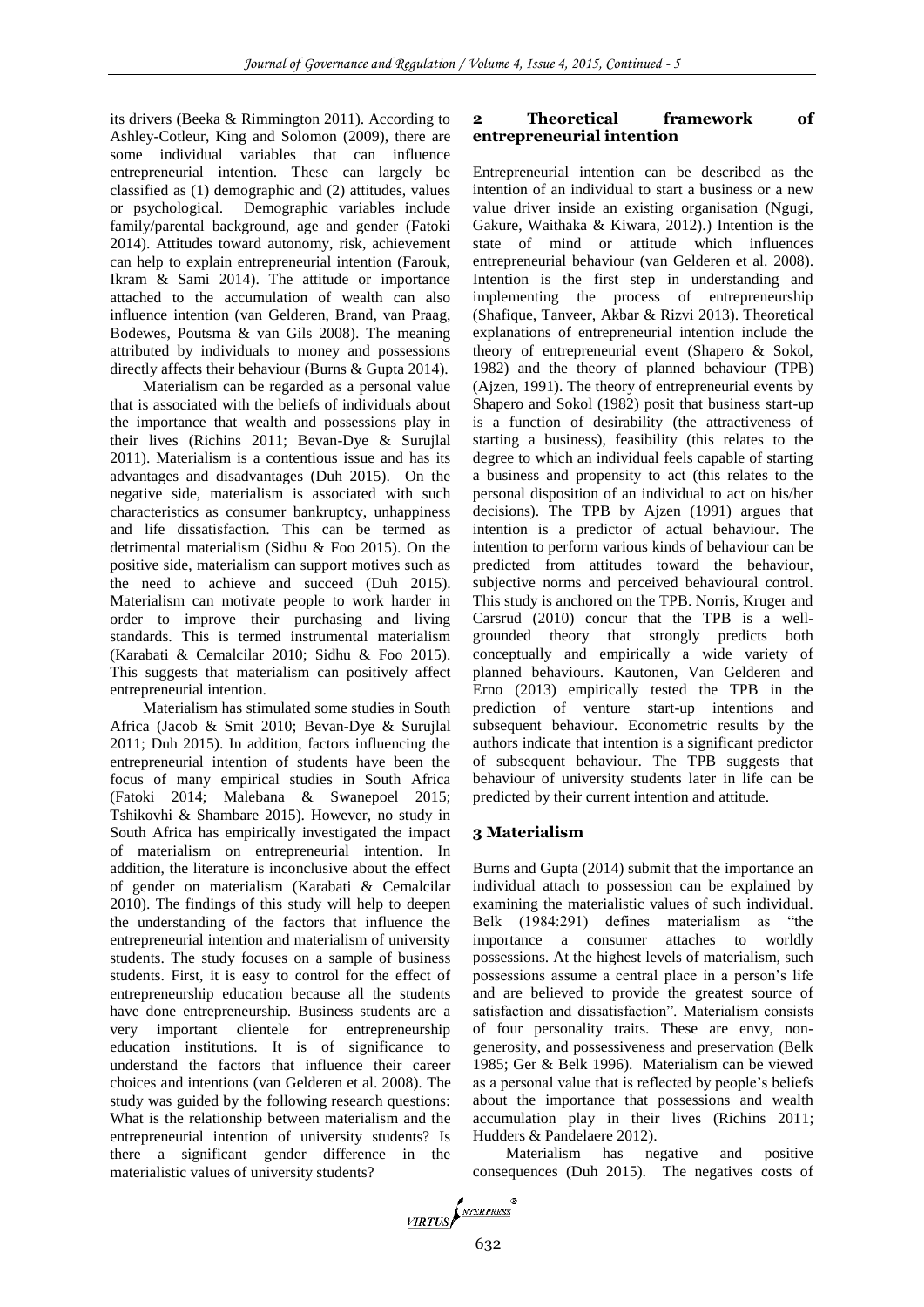materialism include depleted savings, rising consumer debt, consumer bankruptcy, unhappiness, depression and life dissatisfaction (Chaplin & John 2010; Duh 2015). This is termed detrimental terminal materialism (Sidhu & Foo 2015). Many religions look at materialism and the obsession that it creates as incompatible with religious commitments (Roberts & Clements, 2006). Materialism is a contentious issue although it is usually associated with a negative connotation (Bevan-Dye, Garnett & de Klerk 2012). Materialism can also foster positive motives such as the need to achieve self-sufficiency or the need to succeed ((Kamineni 2005) Materialism can motivate people to work harder in order to increase their purchasing power and living standards. This can enhance firm profitability and national economic growth (Sirgy, Grel-Atay, Webb, Cicic, Husic, Herrmann, Hegazy, Lee & Johar 2011). Materialism can be a satisfier of the need for distinctiveness (Duh 2015). This is a positive societal outcome of materialism (Britton 2010). Positive instrumental materialism occurs when possessions and money make life safer and more enjoyable (Sidhu & Foo 2015).

## **4 Materialism and entrepreneurial intention**

The literature has examined many drivers of entrepreneurial intention. Van Gelderen et al. (2008) point out that the drivers of entrepreneurial intention include (1) Perceived behavioural control (creativity, entrepreneurial alertness, perseverance and entrepreneurial self-efficacy) (2) Subjective norms (the influence of parents and friends) and (3) Attitudinal variables (autonomy, challenge and lack of financial security). Another attitudinal variable that can affect entrepreneurial intention is the importance attached to the accumulation of income and wealth (Pruett,Shinnar, Toney, Llopis & Fox 2009). ). When an individual works for an organisation, the amount of wealth that can be accumulated is relatively fixed. In self-employment, the prospects of accumulating wealth are theoretically infinite (van Gelderen et al. 2008). Materialistic values can have a positive association with intention. Jaronnwanit, Supasarn and Deeboonmee (2015) find that an individual's materialistic values have a positive impact on the intention to buy property. Materialism is one of the factors that impact on consumers buying intention (Hidayat & Diwasasri 2013; Teik, Kamaruddin, Bulathsinhalage & Seneviratne 2013). Materialism can support positive motives and the need to achieve and succeed. Materialism can motivate people to work harder in order to improve their purchasing and living standards (Bevan-Dye et al. 2011; Sidhu & Foo 2015). This suggests that materialism can positively influence entrepreneurial intention. Consequently, it is hypothesised that there is a significant positively

relationship between materialism and the entrepreneurial intention of university students.

# **5 Gender and materialism**

Karabati and Cemalcilar (2010) remark that the literature has identified some antecedents of materialism. One regularly studied demographic factor is gender. The role that gender plays as an antecedent of materialism is unclear and the literature is inconclusive (Karabati & Cemalcilar 2010; Brouskeli & Loumakou 2014). Flouri (2004) finds that girls scored lower in materialism compared to boys. Felix, Ahmed and Hinck (2013) and Segal and Podoshen (2013) find that males have a significantly higher level of materialism compared to their female counterparts. A study by Handa and Khare (2013) revealed that gender has a moderating influence on the relationship between materialism and engrossment with fashion clothing. The study suggests a high level of materialism by women. Workman and Lee (2011) find that females scored higher on materialism than males. This can be attributed to the higher scores on the centrality subscale by females. Sidhu and Foo (2015) find no significant difference in the level of materialism of male and female undergraduate students in Singapore. Watchravesringkan (2012) argues that males have masculine characters such as competitiveness, material success and a strong feeling of independence. Women, in general have feminine traits such as being more sensitive to emotions and less competitive. Males have consistently proved their masculinity in all areas including material pursuits. This suggests that male students will have a higher level of materialism than female students. Consistent with the above literature, this study hypothesised that male students will have a significantly higher level of materialism compared to female students.

# **6 Research methodology**

The study adopted the quantitative research approach with a descriptive and causal design. The study focused on the final year students (undergraduate level) in the Department of Business Management at a selected University located in the Limpopo Province of South Africa. These are students whose curriculum includes entrepreneurship and small business management in their first and second years in the university. The population was 182 students. This study employed the convenience sampling technique while data was collected using a self-administered questionnaire in a survey. The questionnaires were administered to the respondents during lecture period with the assistance of the lecturer. The completion of the questionnaire was voluntary and anonymity maintained. The questionnaire was divided into three sections as follows: (1) Biographical (the gender of the respondent) (2) materialism and (3) entrepreneurial orientation.

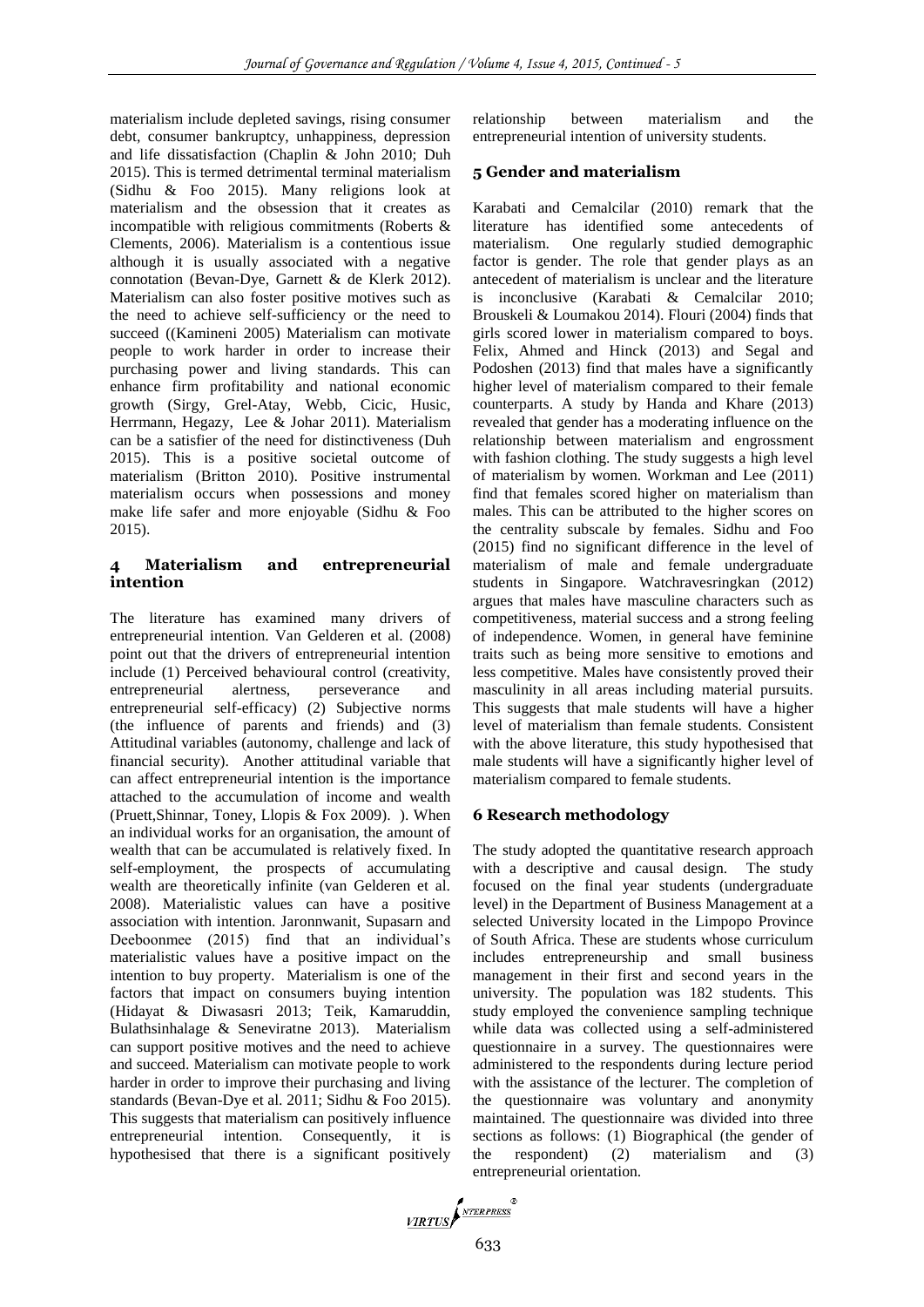Operationalising materialism: Materialism was measured using the Material Value Scale (MVS) developed by Richins and Dawson (1992) and Richins (2004). The scale comprised eighteen items and has a high level of internal consistency and constructs validity. The MVS contains three dimensions. These are success, centrality and happiness. Five point Likert scale ranging from "1 strongly disagree to 5 strongly agree" was used to score the MVS items. Items in each dimension were averaged to form the mean score for each dimension. The mean scores of the three dimensions were summed to obtain the overall MVS score. The MVS has been widely used by authors who conducted empirical studies on materialism (Sidhu & Foo 2015; Jaroenwanit et al. 2015). Operationalising entrepreneurial intention: Seven questions developed from the literature by the researcher following the empirical studies of Zampetakis and Moustakis (2006) and Wu (2009) were used to measure entrepreneurial intention. Five point Likert scale ranging from "1 strongly disagree to 5 strongly agree" was used to score the entrepreneurial intention items. The seven measures were averaged to obtain the entrepreneurial intention score for each respondent. The Cronbach's alpha was used as a measure of internal consistency. Data analysis included descriptive statistics, confirmatory factor analysis, T-test, Pearson correlation and regression.

# **7 Results and discussions**

169 questionnaires were distributed and 146 questionnaires were returned. The response rate was 86.4% comprising of 65 males and 81females.

# **8 Confirmatory factor analysis for materialism**

Confirmatory factor analysis (CFA) was performed on the responses to the eighteen item MVS scales. To ensure the use of factor analysis, the Barlett Test of Sphericity (BTS) and Kaiser-Meyer-Olkin (KMO) test of appropriateness were carried out accordingly. The results of the BTS 492.04, sig. 0.001 and KMO 0.778 indicated that the data were appropriate for the purpose of factor analysis. Table 1 depicts the results of the CFA. Only items with factor loading greater than 0.300 were retained. In addition only factors with Eigen value of not less than one were retained. Three factors were identified. These were labelled happiness, success and centrality. The Cronbach's alpha for each of the three factors was greater than 0.700. Nunnally (1978) recommends reliabilities of not less than 0.70.

| <b>Table 1.</b> Confirmatory factor analysis for materialism values |  |
|---------------------------------------------------------------------|--|
|---------------------------------------------------------------------|--|

| Items                                         | Factor 1<br>Happiness | Factor 2<br><b>Success</b> | Factor 3<br>Centrality |  |
|-----------------------------------------------|-----------------------|----------------------------|------------------------|--|
| I'd happier if I could afford to buy more     | .792                  |                            |                        |  |
| things                                        |                       |                            |                        |  |
| My life would be better if I owned certain    | .748                  |                            |                        |  |
| things I don't have.                          |                       |                            |                        |  |
| I'd be happier if I could afford to buy more  | .705                  |                            |                        |  |
| things.                                       |                       |                            |                        |  |
| Buying things give me a lot of pleasure       | .671                  |                            |                        |  |
| It sometimes bothers me quite a bit that I    | .618                  |                            |                        |  |
| can't afford to buy all the things I'd like.  |                       |                            |                        |  |
| I admire people who own expensive homes,      |                       | .775                       |                        |  |
| cars, and clothes.                            |                       |                            |                        |  |
| Some of the most important achievements in    |                       | .729                       |                        |  |
| life include acquiring material possessions   |                       |                            |                        |  |
| The things I own say a lot about how well I'm |                       | .651                       |                        |  |
| doing in life.                                |                       |                            |                        |  |
| I like to own things that impress people      |                       | .602                       |                        |  |
| I don't pay much attention to the material    |                       | .557                       |                        |  |
| objects other people own                      |                       |                            |                        |  |
| I like a lot of luxury in my life             |                       |                            | .608                   |  |
| I put less emphasis on material things than   |                       |                            | .547                   |  |
| most people I know                            |                       |                            |                        |  |
| I try to keep my life simple, as far as       |                       |                            | .492                   |  |
| possessions are concerned                     |                       |                            |                        |  |
| I usually buy only the things I need          |                       |                            | .445                   |  |
| Eigenvalue                                    | 5.808                 | 2.629                      | 1.121                  |  |
| Variance %                                    | 41.006                | 17.274                     | 8.125                  |  |
| Cronbach's alpha                              | 0.71                  | 0.77                       | 0.71                   |  |

VIRTUS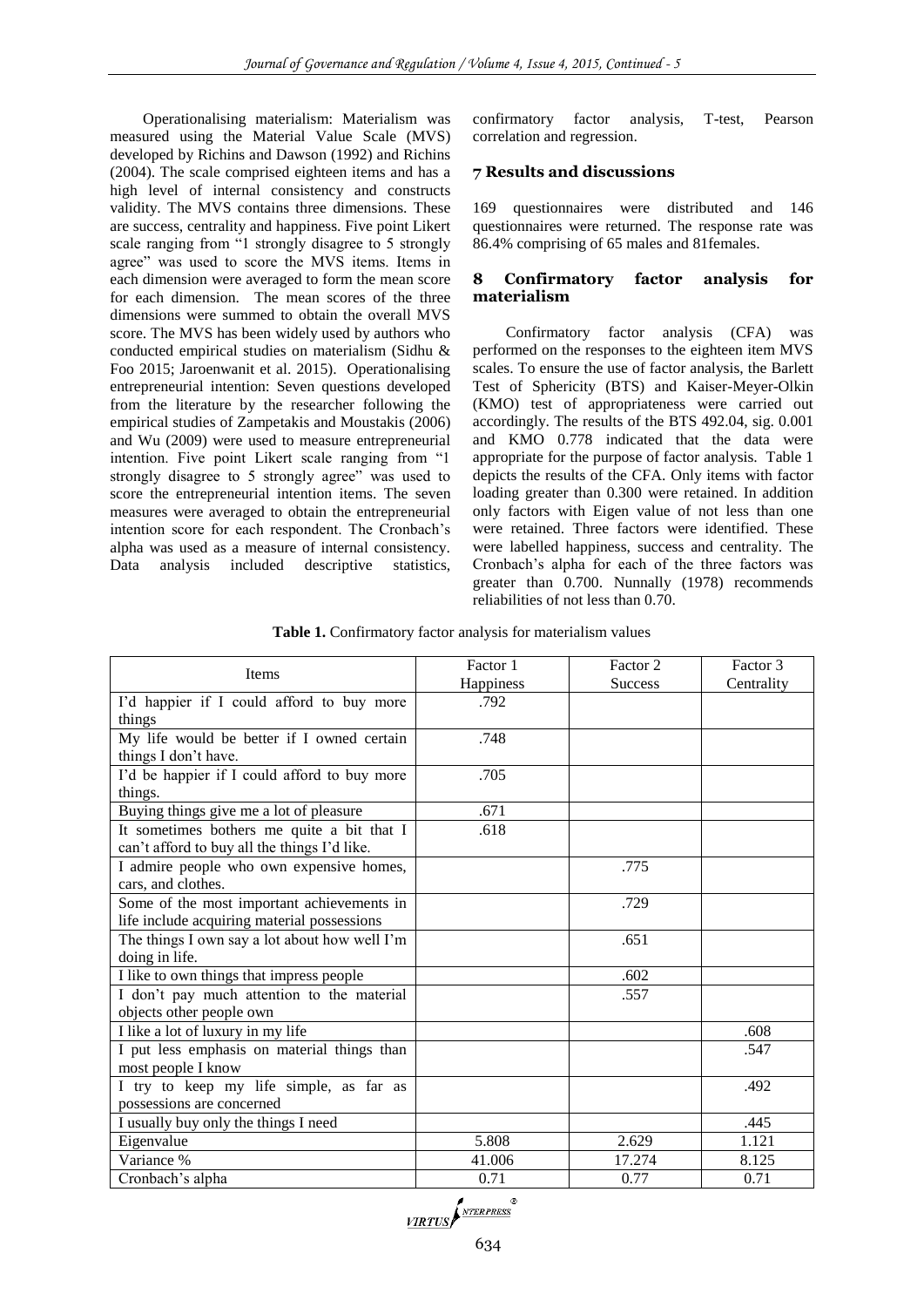## **9 The dimensions of materialism**

Table 2 illustrates the dimensions of materialism. Happiness has the highest mean at 3.92, followed by success and centrality respectively. The scale mean for materialism is 3.51. The results indicate that university students in the sample are materialistic. As pointed out by empirical studies such as Duh (2015) and Sidhu and Foo (2015), materialism is a contentious issue and has its advantages and disadvantages. The undesirable aspects of materialism include consumer bankruptcy, unhappiness and life dissatisfaction. The high level of materialism found by this study could lead to these adverse consequences in the lives of university students. However, materialism can also support positive effects such as the need to achieve and succeed. Materialism can motivate people to work harder in order to improve their purchasing and living standards. This is termed instrumental materialism. The high level of materialism by university students can also support these desirable consequences. The results are consistent with the findings of Kwan (2013) and Likitapiwat et al. (2015) that university students tend to be materialistic.

**Table 2.** Dimensions of materialism

| Materialism factors | Mean | Standard deviation |
|---------------------|------|--------------------|
| <b>Happiness</b>    | 3.92 | 92                 |
| <b>Success</b>      | 3.46 | .98                |
| Centrality          | 3.14 | 1 O2               |
| Materialism overall | 3.51 |                    |

#### **10 Entrepreneurial intention**

Table 2 shows the results of entrepreneurial intention of business students. The scale mean for the entrepreneurial intention of business students is 3.959. This indicates a high level of entrepreneurial intention for business students. The general level of entrepreneurial intention is low in South Africa as indicated by the Global Entrepreneurship Monitor South African Report (Herrington et al. 2015). However, the entrepreneurial intention of business students seems to be much higher. According to Gerba (2012), university students whose major discipline is business management possess a more favourable view of careers in small business. Entrepreneurial education programs are a source of entrepreneurial attitude and overall intentions to become future entrepreneur. Business graduates are more likely to launch businesses and have a higher level of intention and a more developed perception of self-efficacy (Ediagbonya 2013; Fatoki 2014).

#### **Table 3.** Entrepreneurial intention

| <b>Statement</b>                   | Mean  | Standard<br>deviation |
|------------------------------------|-------|-----------------------|
| 1. I will start my business in     | 4.124 | 1.021                 |
| the near future                    |       |                       |
| 2. It is has been my intent to     | 4.102 | 1.076                 |
| start my own business              |       |                       |
| 3. Starting my own business is     | 3.995 | 1.107                 |
| an attractive idea to me           |       |                       |
| 4. I am enthusiastic about         | 3.992 | 1.001                 |
| starting my own business.          |       |                       |
| 5. It is desirable for me to start | 3.998 | 1.005                 |
| my own business.                   |       |                       |
| 6. I spent a lot of time thinking  | 3.504 | 1.110                 |
| about owning<br>my<br>own          |       |                       |
| business.                          |       |                       |
| 7. Owning my own business is       | 4.001 | 1.009                 |
| the best alternative for me        |       |                       |
| Scale mean                         | 3.959 | 1.016                 |
| Cronbach's alpha 0.73              |       |                       |

# **11 The effect of materialism on entrepreneurial intention**

The Pearson correlation was used to test for the direction and strength of relationship between materialism and entrepreneurial intention. The results  $(r=.452 \text{ p-value}=.011)$  indicate that there is a moderately positive but insignificant relationship between materialism and entrepreneurial intention. The regression results does not show a significant relationship (p=.014) between materialism and entrepreneurial intention.

**Table 4.** Correlation result for the relationship between materialistic value and entrepreneurial intention

|             | Entrepreneurial intention |         |  |  |
|-------------|---------------------------|---------|--|--|
|             |                           | P value |  |  |
| Materialism |                           |         |  |  |
|             |                           |         |  |  |

Sig. at 0.05 level

| <b>Table 5.</b> Regression result for the relationship |  |  |  |  |
|--------------------------------------------------------|--|--|--|--|
| between materialistic value and entrepreneurial        |  |  |  |  |
| intention                                              |  |  |  |  |

|                                                 | Coef  | SE Coef |       | P value |  |
|-------------------------------------------------|-------|---------|-------|---------|--|
| Constant                                        | 6.772 | .715    | 6.650 | .000    |  |
| Materialism                                     | 5.214 | .711    | 5.382 | .014    |  |
| Sig. at $0.05$ level, R=.398, R2=.359, Adjusted |       |         |       |         |  |

 $R2 = .447$ 

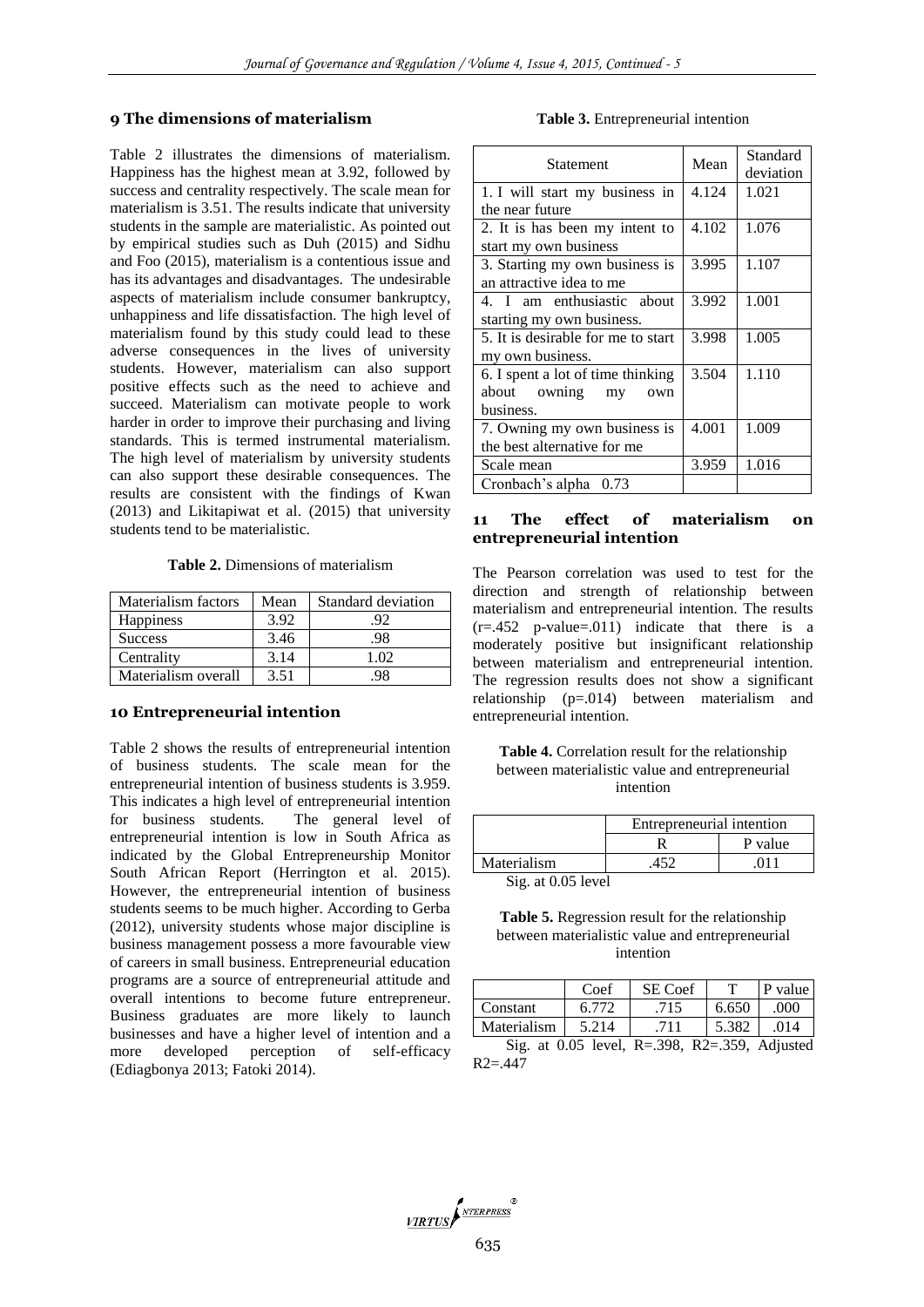# **12 The effect of gender on materialism**

The results as shown by the descriptive statistics show that male students have higher scores than female students for two dimension of materialism. These are happiness and success. Female students have a higher score in centrality. For the overall measure of materialism, the results indicate that male students are more materialistic than female students. The results are consistent with the findings of studies such as

Karabati and Cemalcilar (2010) and Sidhu and Foo (2015). The T-test was used to determine if there is a significant gender difference in the materialism values. The results of the T-test  $(T=.824, sig. 0.56)$  for happiness,  $(T=0.895, \text{sig } 0.64)$  for success,  $(T=1.001,$ sig. 0.32) for centrality and  $(T= .994, \text{ sig. } 0.29)$  for overall materialism do not show any significant gender difference for the dimensions and overall measure of materialism.

| Gender | <b>Happiness</b> |      | Success |           | Centrality |           | Overall |      |
|--------|------------------|------|---------|-----------|------------|-----------|---------|------|
|        | Mean             | SD   | Mean    | <b>SD</b> | Mean       | <b>SD</b> | Mean    | SD   |
| Male   | 3.99             | 0.96 | 3.59    | 0.89      | 3.08       | 0.96      | 3.55    | 1.01 |
| Female | 3.83             | 0.91 | 3.24    | 0.92      | 3.20       | 0.99      | 3.42    | 0.98 |

**Table 6.** The effect of gender on materialism

## **13 Conclusions**

Materialism is a contentious issue and has its advantages and disadvantages. On the negative side, materialism is associated with such characteristics as envy and rising and unmanageable. This is detrimental materialism. On the positive side, materialism can support positive motives and the need to achieve and succeed. Materialism can motivate people to work harder in order to improve their purchasing and living standards. This is termed instrumental materialism. Entrepreneurial intention in South Africa is relatively low compared to other African countries and other efficiency-driven economies. The low level of entrepreneurial intention is one of the causes of the alarmingly weak level of entrepreneurship in South Africa. To improve entrepreneurial intention, it is important to understand the drivers. The study investigated the relationship between materialism and the entrepreneurial intention of university students in South Africa. In addition, the study examined if there is a significant gender difference in the materialistic values of university students. The results indicate a positive but insignificant relationship between materialism and the entrepreneurial intention of students. There is no significant gender difference in the materialistic values of university students.

#### **14 Recommendations**

The study recommends that materialism should be managed. Whilst it is good for students to appreciate wealth and thus have the intention to be entrepreneurial, however material things are not the only indicator of success. It is important to make a distinction between detrimental materialism and instrumental materialism whose objective is to make a person's life with more meaningful. University lecturers, parents, non-governmental organisations and government should support attitudes that can motivate people to work harder in order to improve their purchasing and living standards. This can enhance the

need to achieve and the need to succeed (instrumental materialism) of university students. However, actions should also be taken to discourage detrimental materialism through educational and literacy campaigns.

# **15 Limitations and areas for further research**

The study focused on business students at a university in South Africa. Therefore, care should be exercised in generalising the findings of this study. Further studies can expand the data collection to more South African universities and more faculties. In addition, a longitudinal study can examine the level of materialism of students when they enter the university and graduate from the university.

# **References**

- 1. Ajzen, I. 1991. The theory of planned behaviour. Organizational Behaviour and Human Decision Processes 50: 179-211.
- 2. Ashley-Cotleur, C; King, S; and Solomon, G. 2009. Parental and gender influences on entrepreneurial intentions, motivations and attitudes. [Online] Available at: http://usasbe.org/knowledge/ proceedings/proceedings (accessed on 20 June 2015).
- 3. Beeka, B.H; and Rimmington, M. 2011. Entrepreneurship as a career option for African youths. Journal of Development Entrepreneurship 16(1):145-164.
- 4. Belk, R. W. 1985. Materialism: traits aspects of living in the material world. Journal of Consumer Research 12: 265-280.
- 5. Belk, R.W. 1984. Possessions and the extended self. Journal of Consumer Research, 11: 139-168.
- 6. Bevan-Dye, A.L; and Surujlal, J. 2011. Attitude towards materialism in sport and materialism tendencies amongst black generation Y students. African Journal for Physical, Health Education, Recreation and Dance 1: 43-55.
- 7. Bevan-Dye, A.L; A Garnett, A; and de Klerk, N. 2012. materialism, status consumption and consumer ethnocentrism amongst black generation Y Students in<br>VIRTUS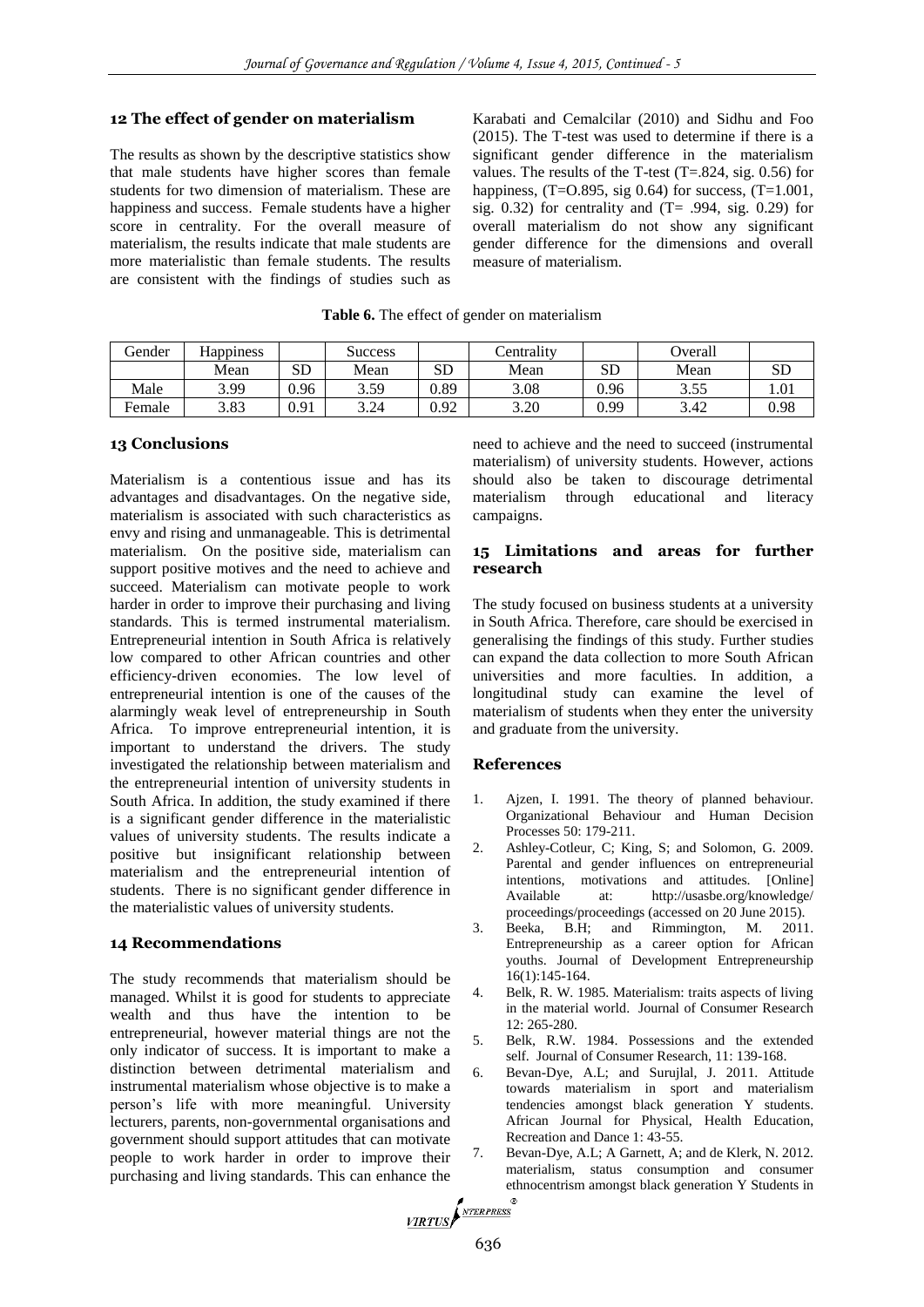South Africa. African Journal of Business Management 6(16): 5578-5586.

- 8. Britton, E. 2010. Consumption: new key to Chinese growth. The China Business Review 37: 26-30.
- 9. Brouskeli, V; and Loumakou, M. 2014. Materialism, stress and health behaviors among future educators. Journal of Education and Training Studies 2(2): 145- 150.
- 10. Burns, D.J; and Gupta, P.B. 2014. The meaning of money and possessions: a cross university comparison. Atlantic Marketing Journal 3(1): 74-90.
- 11. Centre for Development and Enterprise. 2013. Graduate unemployment in South Africa: A much exaggerated problem. [Online] Available at: sun025.sun.ac.za/.../Graduate\_Unemployment\_In\_Sou th\_Af (accessed on 20 June 2015).
- 12. Chaplin, L.N; and John, D.R. 2010. Interpersonal influences on adolescent materialism: a new look at the role of parents and peers. Journal of Consumer Psychology 20: 176-184.
- 13. De Witte, H; Rothmann, S; and Jackson, T.B. 2012. The psychological consequences of unemployment in South Africa. South African Journal of Economic and Management Sciences 15(3):235-252.
- 14. Duh, H.I. 2015. Antecedents and consequences of materialism: an integrated theoretical framework. Journal of Economics and Behavioural Studies 7(1): 20-35.
- 15. Ediagbonya, K. 2013. The roles of entrepreneurship education in ensuring economic empowerment and development. Journal of Business Administration and Education 4(1): 35-46.
- 16. Farouk, A; Ikram, A; and Sami, B. 2014. The influence of individual factors on the entrepreneurial intention. International Journal of Managing Value and Supply Chains 5(4):47-57.
- 17. Fatoki, O. (2014). The entrepreneurial intention of undergraduate students in South Africa: the influences of entrepreneurship education and previous work experience. Mediterranean Journal of Social Sciences 5(7): 294-299.
- 18. Felix, R.; Ahmed, Z.U; and Hinck, W. 2013. Gender issues in consumer materialism: the case of Mexico. Journal of Transnational Management 18: 82-100.
- 19. Flouri, E. 2004. Exploring the relationship between mothers' and fathers' parenting practices and children's materialist values. Journal of Economic Psychology 25: 743-752.
- 20. Ger, G; and Belk, R.W. 1996. Cross-cultural differences in materialism. Journal of Economic Psychology 17: 55-77.
- 21. Gerba, D.T. 2012. Impact of entrepreneurship education on entrepreneurial intentions of business and engineering students in Ethiopia. African Journal of Economic and Management Studies 3(2): 258-277.
- 22. Jacobs, G; and Smit, E. 2011. Can materialism explain indebtedness among low-income consumers in South Africa? A study suggests the causes may be more complex. Leaders' Lab 1-5.
- 23. Handa, M; and Khare, A. 2013. Gender as a moderator of the relationship between materialism and fashion clothing involvement among Indian youth. International Journal of Consumer Studies 37(1): 112- 120.
- 24. Herrington, M; Kew, J; and Kew, P. 2015. Global entrepreneurship monitor South African report.

[Online] Available at: http://www.gemconsortium.org/ country-profile/108. (accessed on 3 August 2015).

- 25. Hidayat, A; and Diwasasri, A.H. 2013. Factors influencing attitudes and intention to purchase counterfeit luxury brands among Indonesian consumers. International Journal of Marketing Studies 5(4): 143-151.
- 26. Hudders, L; and Pandelaere, M. 2012. The Silver Lining of Materialism: The Impact of Luxury Consumption on Subjective Well-Being. Journal of Happiness Studies 13: 411-437.
- 27. International Labour Organisation 2015. World employment social outlook. [Online] Available at: http://www.ilo.org/wcmsp5/groups/public/-- dgreports/---dcomm/-- publ/documents/publication/wcms\_337069.pdf (accessed on 25 July 2015).
- 28. Jacobs, G; and Smit, E. 2010. Materialism and indebtedness of low income consumers: Evidence from South Africa's largest credit granting catalogue retailer. South African Journal of Business Management 41(4): 11-32.
- 29. Jaroenwanit, P; Supasarn, C; and Deeboonmee, S. 2015. The influence of materialistic attitudes and material values on customers' intention to buy property in Thailand. A Multidisciplinary Journal of Global Macro Trends 4(1):31-50.
- 30. Kamineni, R. 2005. Influence of materialism, gender and nationality on consumer brand perceptions. Journal of Targeting, Measurement and Analysis for Marketing 14(1): 25-32.
- 31. Karabati, S; and Cemalcilar, Z. 2010. Values, materialism, and well-being: a study with Turkish university students. Journal of Economic Psychology 31: 624-633.
- 32. Kautonen, T; Van Gelderen, M; and Erno, T.T. 2013. Predicting entrepreneurial behaviour: a test of the theory of planned behaviour. Applied Economics 45(6): 697-707, 2013.
- 33. Kwan, C.W. 2013. The relationship between advertising and the level of materialism among adolescents in Hong Kong. Discovery – SS Student E‐ Journal 2:68-89.
- 34. Likitapiwat, T; Sereetrakul, W; & Wichadee, S. 2015. Examining materialistic values of university students in Thailand. International Journal of Psychological Research 8(1): 109-118.
- 35. Luiz, J; and Mariotti, M. 2011. Entrepreneurship in an emerging and culturally diverse economy: a south african survey of perceptions. South African Journal of Economic and Management Sciences 14(1): 47-65.
- 36. Malebana, M.J; and Swanepoel, E. 2015. Graduate entrepreneurial intentions in the rural provinces of South Africa. Southern African Business Review 19(1): 89-111.
- 37. Ngugi, J.K; Gakure, R.W; Waithaka, S.M; and Kiwara, A.N. 2012. Application of Shapero's model in explaining entrepreneurial intentions among university students in Kenya. International Journal of Business and Social Research 2(4): 125-148.
- 38. Norris, J.R; Krueger, F; and Carsrud, A.L. 2010. Entrepreneurial intentions: applying the theory of planned behaviour. Entrepreneurship & Regional Development: An International Journal 5(4): 315-330.
- 39. Nunnally, J.C. 1978. Psychometric theory. New York: McGraw-Hill.

VIRTUS NEERPRESS